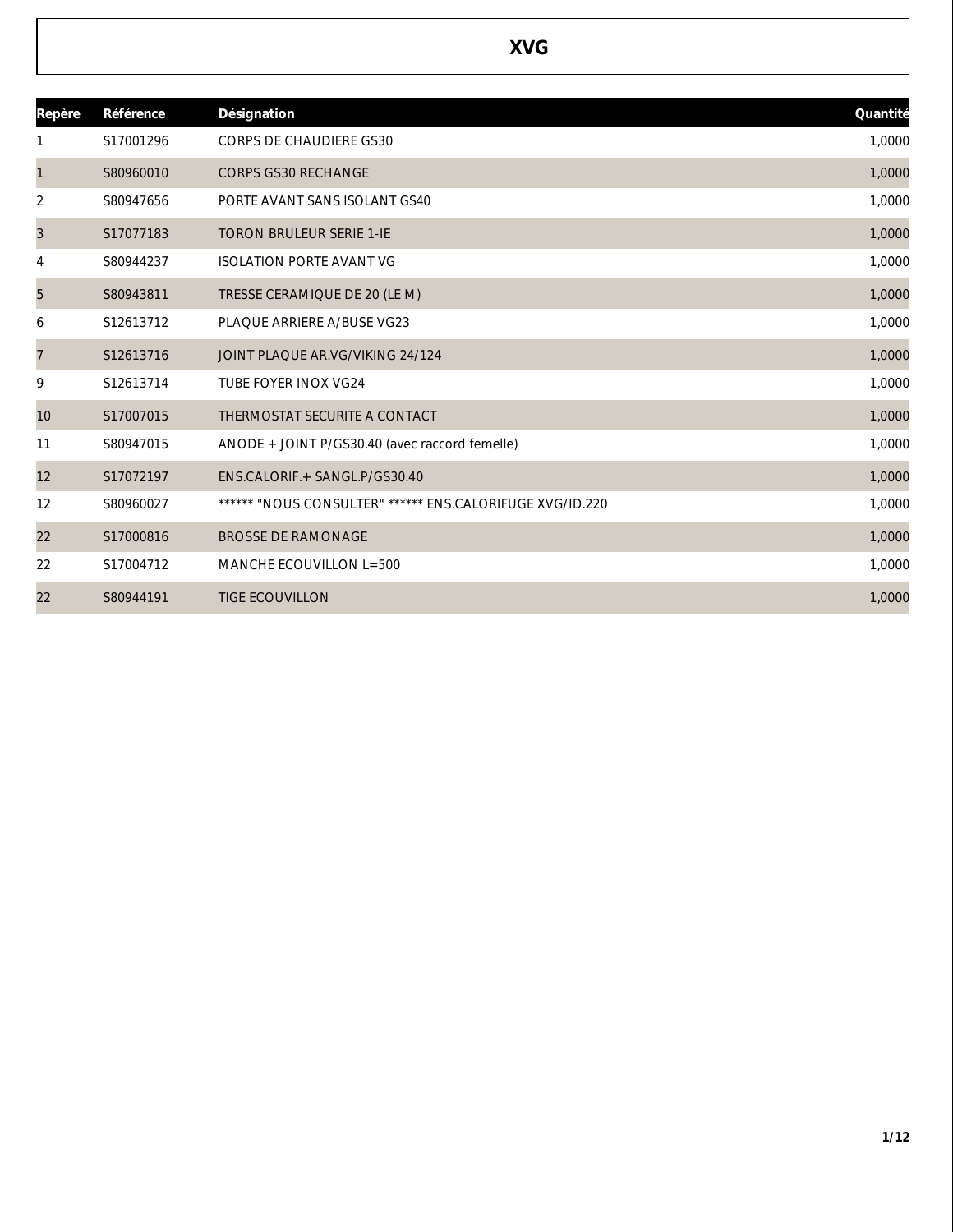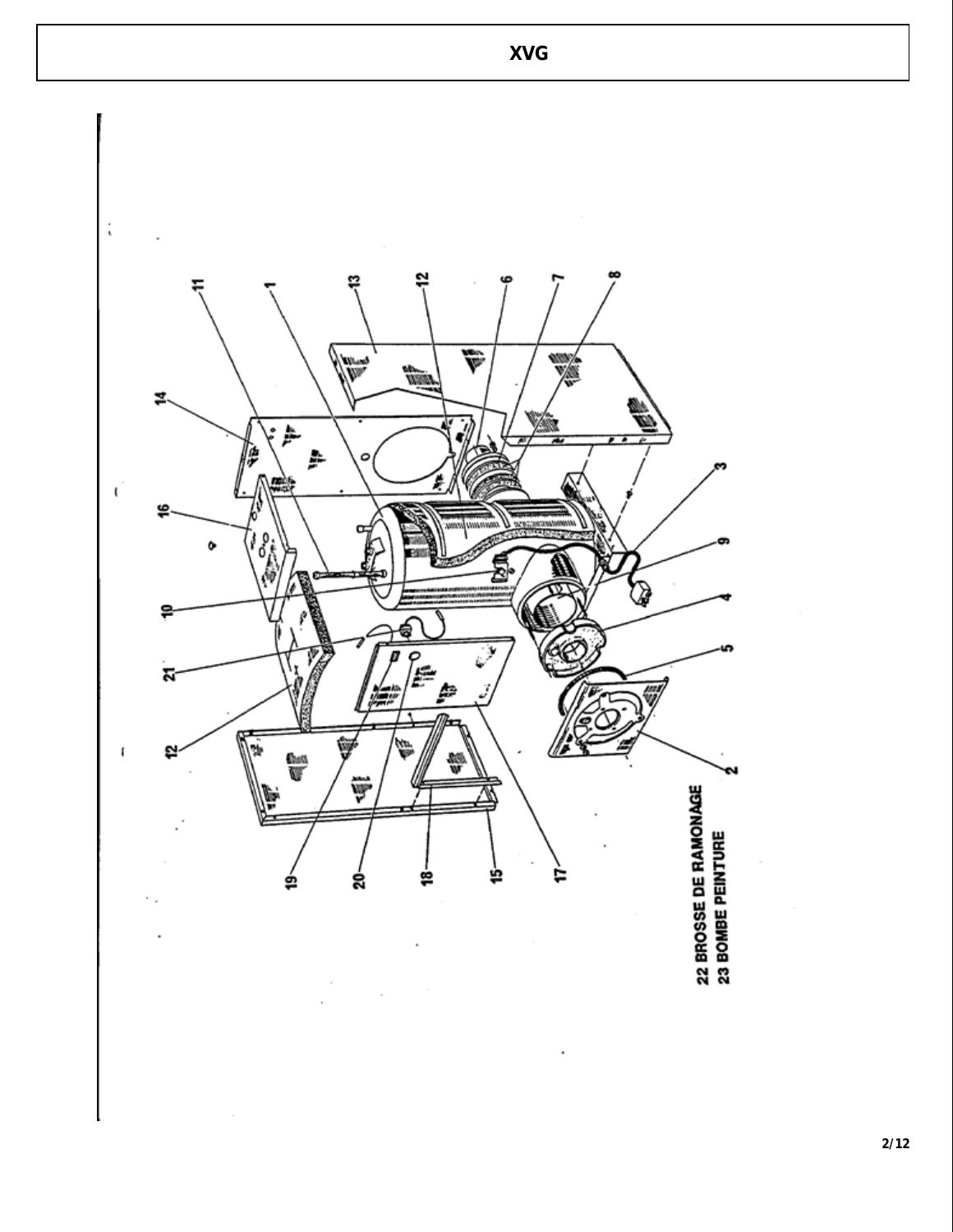| Repère | Référence | Désignation                                                    | Quantité |
|--------|-----------|----------------------------------------------------------------|----------|
| 13     | S17924928 | COTE DROIT CH.XVG (ROUGE)                                      | 1,0000   |
| 14     | S17924894 | TOLE ARRIERE P/GS30.40                                         | 1,0000   |
| 15     | S17924929 | COTE G.XVG (ROUGE)                                             | 1,0000   |
| 16     | S17924905 | DESSUS XVG ROUGE (AV.SEPT.94)                                  | 1,0000   |
| 17     | S17924865 | FACADE CH.XVG (NOIR)                                           | 1,0000   |
| 18     | S17924916 | <b>GARNITURE DE FACADE P/GS40</b>                              | 1,0000   |
| 19     | S17007061 | THERMOMETRE RECT.20°A120°                                      | 1,0000   |
| 20     | S17072182 | KIT MANETTE THERMOSTAT RAK                                     | 1,0000   |
| 20     | S17072301 | MANETTE DE THERMOSTAT                                          | 1,0000   |
| 21     | S17007004 | THERMOSTAT TXA 4C 018-30/90° (anc.lib: TUA 4C 117 le 16/04/02) | 1,0000   |
| 21     | S17007033 | THERMOST.RAK 51-5 2956 30/90                                   | 1,0000   |
| 23     | S17000625 | PEINTURE AEROS ROUGE (BOMBE)                                   | 1,0000   |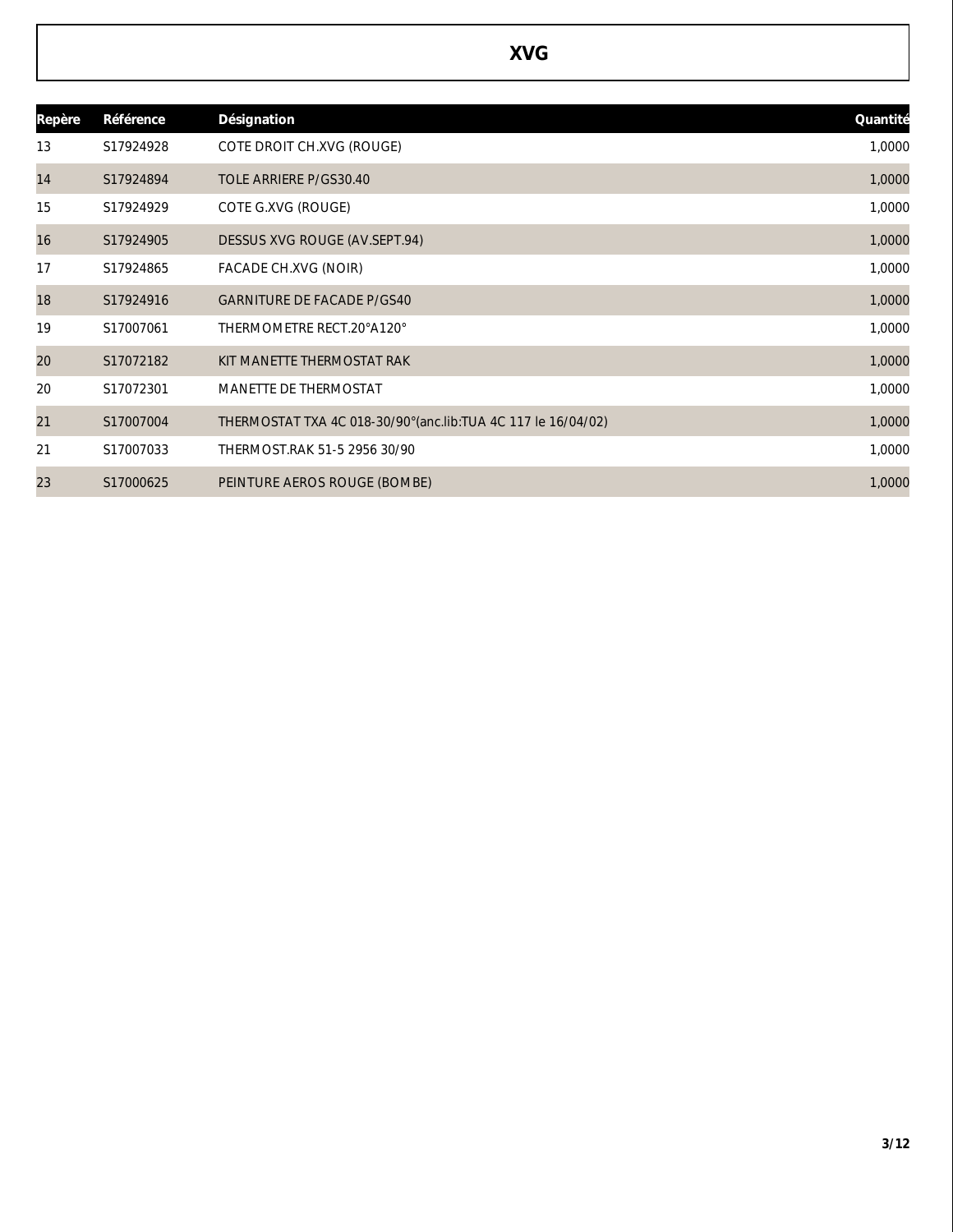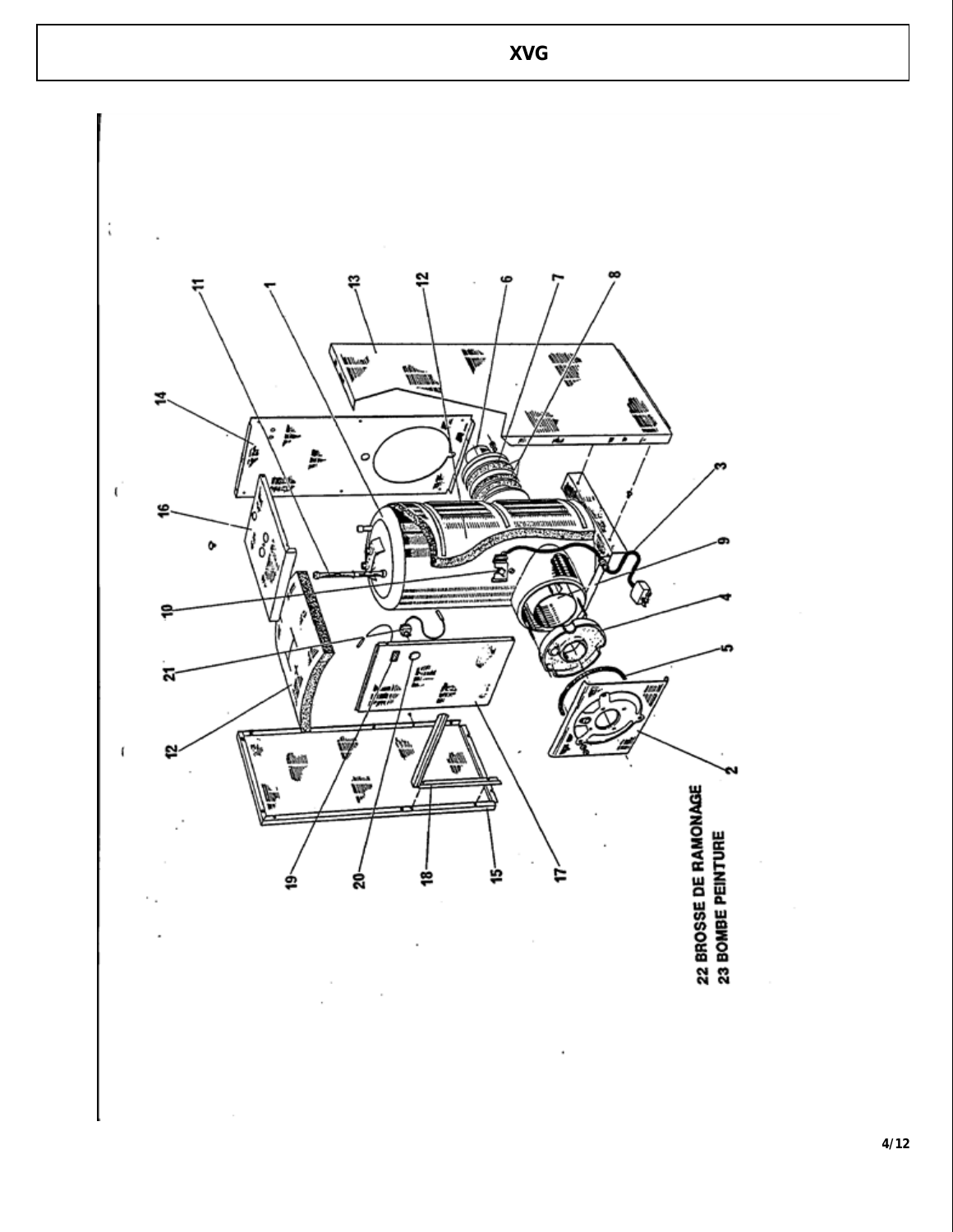| Repère         | Référence | Désignation                                              | Quantité |
|----------------|-----------|----------------------------------------------------------|----------|
| 1              | S17001296 | <b>CORPS DE CHAUDIERE GS30</b>                           | 1,0000   |
| $\mathbf{1}$   | S80960010 | <b>CORPS GS30 RECHANGE</b>                               | 1,0000   |
| 2              | S80947656 | PORTE AVANT SANS ISOLANT GS40                            | 1,0000   |
| 3              | S17077183 | <b>TORON BRULEUR SERIE 1-IE</b>                          | 1,0000   |
| 3              | S17077184 | <b>CABLE BRULEUR 6 PLOTS</b>                             | 1,0000   |
| $\overline{4}$ | S80944237 | <b>ISOLATION PORTE AVANT VG</b>                          | 1,0000   |
| 5              | S80943811 | TRESSE CERAMIQUE DE 20 (LE M)                            | 1,0000   |
| 6              | S80943195 | PORTE ARRIERE SANS JOINT GS30                            | 1,0000   |
| 7              | S12613747 | JOINT PLAQUE AR.VG/VIKING 40/140                         | 1,0000   |
| 7              | S15621271 | JOINT CERAM.FOYER VG 40 A72                              | 1,0000   |
| 9              | S12613732 | <b>TUBE FOYER INOX VG29</b>                              | 1,0000   |
| 10             | S17007015 | THERMOSTAT SECURITE A CONTACT                            | 1,0000   |
| 11             | S80947015 | ANODE + JOINT P/GS30.40 (avec raccord femelle)           | 1,0000   |
| 12             | S17072197 | ENS.CALORIF.+ SANGL.P/GS30.40                            | 1,0000   |
| 12             | S80960027 | ****** "NOUS CONSULTER" ****** ENS.CALORIFUGE XVG/ID.220 | 1,0000   |
| 22             | S17000816 | <b>BROSSE DE RAMONAGE</b>                                | 1,0000   |
| 22             | S17004712 | MANCHE ECOUVILLON L=500                                  | 1,0000   |
| 22             | S80944191 | <b>TIGE ECOUVILLON</b>                                   | 1,0000   |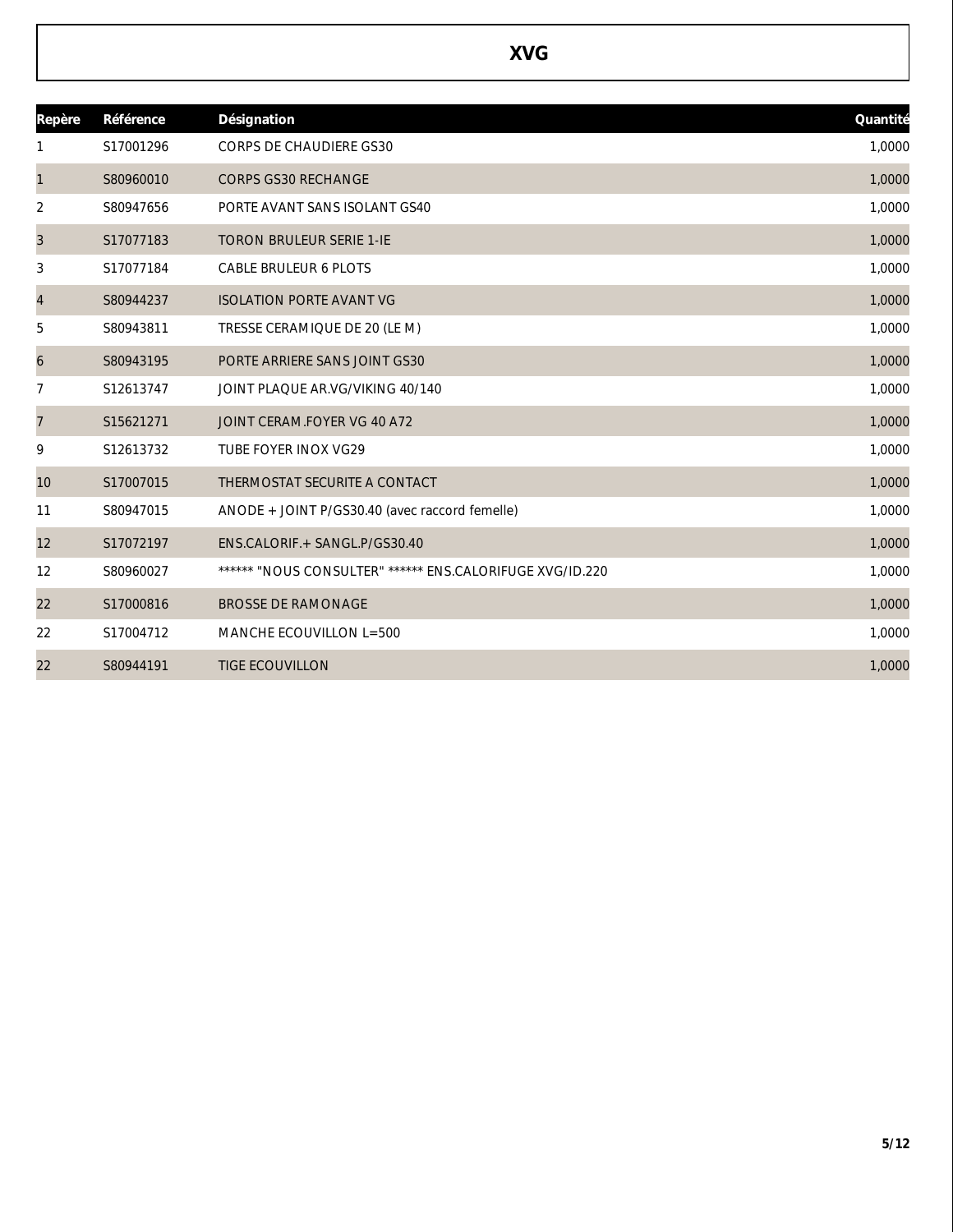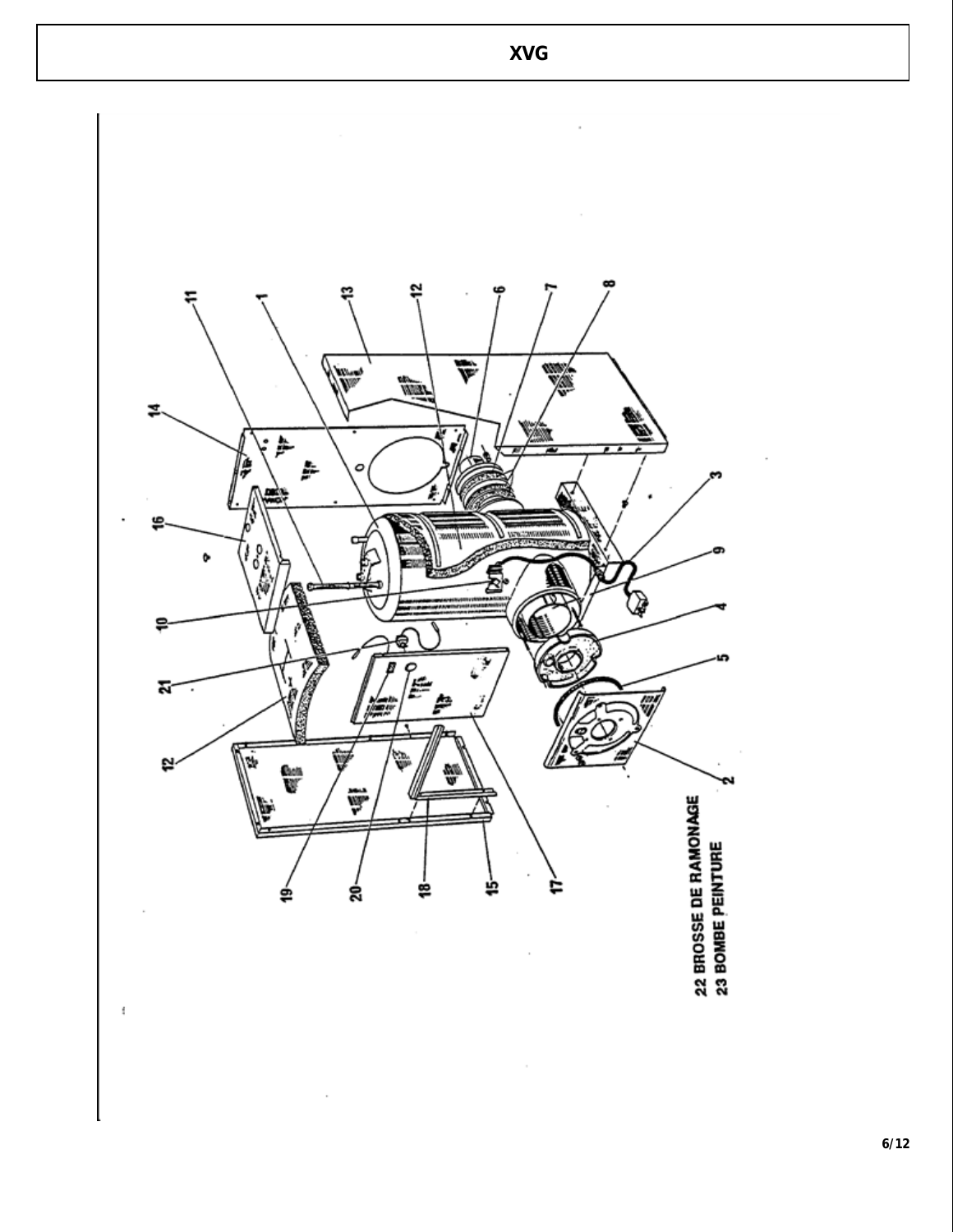| Repère | Référence | Désignation                                                    | Quantité |
|--------|-----------|----------------------------------------------------------------|----------|
| 13     | S17924928 | COTE DROIT CH.XVG (ROUGE)                                      | 1,0000   |
| 14     | S17924894 | TOLE ARRIERE P/GS30.40                                         | 1,0000   |
| 15     | S17924929 | COTE G.XVG (ROUGE)                                             | 1,0000   |
| 16     | S17924905 | DESSUS XVG ROUGE (AV.SEPT.94)                                  | 1,0000   |
| 17     | S17924865 | FACADE CH.XVG (NOIR)                                           | 1,0000   |
| 18     | S17924916 | <b>GARNITURE DE FACADE P/GS40</b>                              | 1,0000   |
| 19     | S17007061 | THERMOMETRE RECT.20°A120°                                      | 1,0000   |
| 20     | S17072182 | KIT MANETTE THERMOSTAT RAK                                     | 1,0000   |
| 20     | S17072301 | MANETTE DE THERMOSTAT                                          | 1,0000   |
| 21     | S17007004 | THERMOSTAT TXA 4C 018-30/90° (anc.lib: TUA 4C 117 le 16/04/02) | 1,0000   |
| 21     | S17007033 | THERMOST.RAK 51-5 2956 30/90                                   | 1,0000   |
| 23     | S17000625 | PEINTURE AEROS ROUGE (BOMBE)                                   | 1,0000   |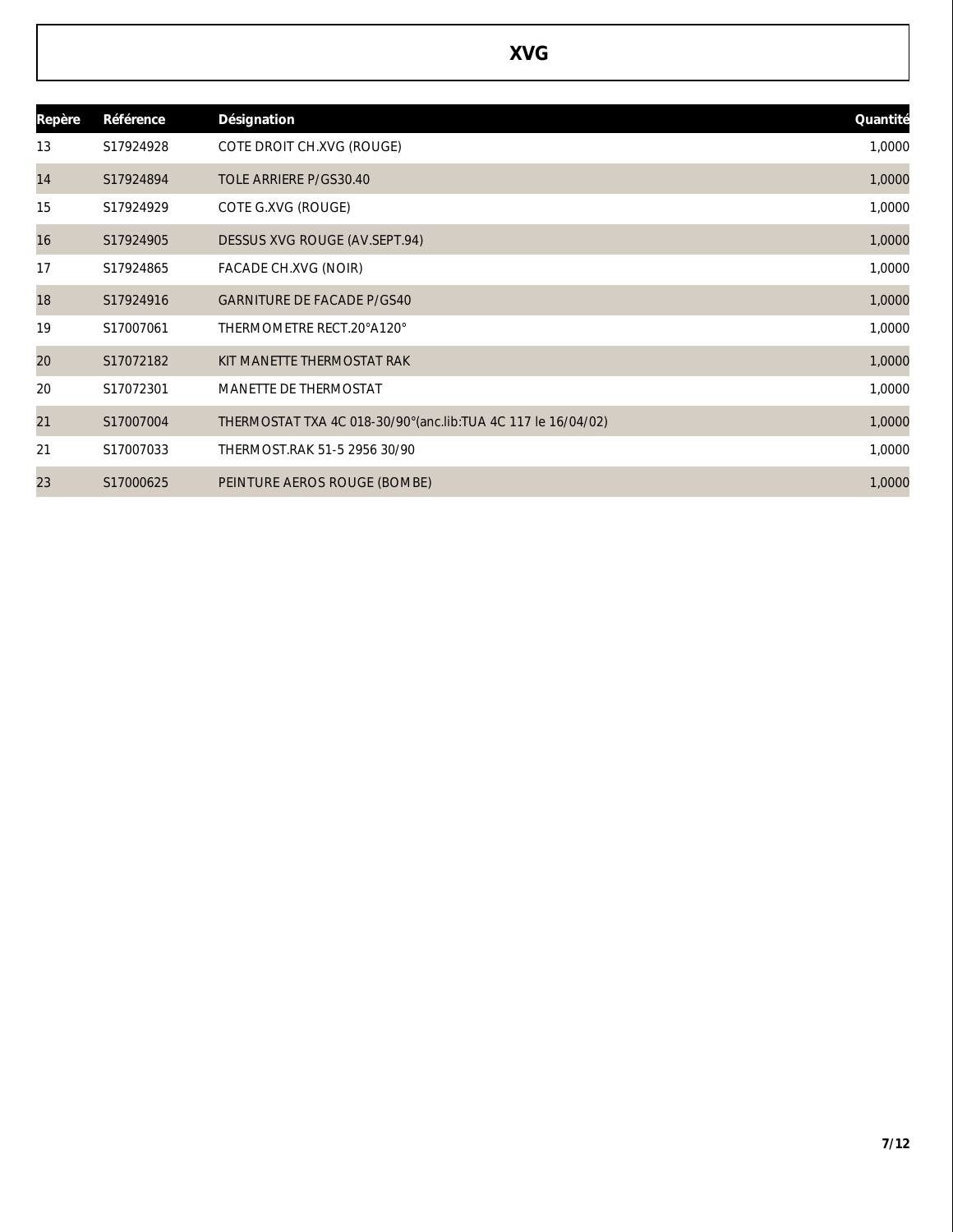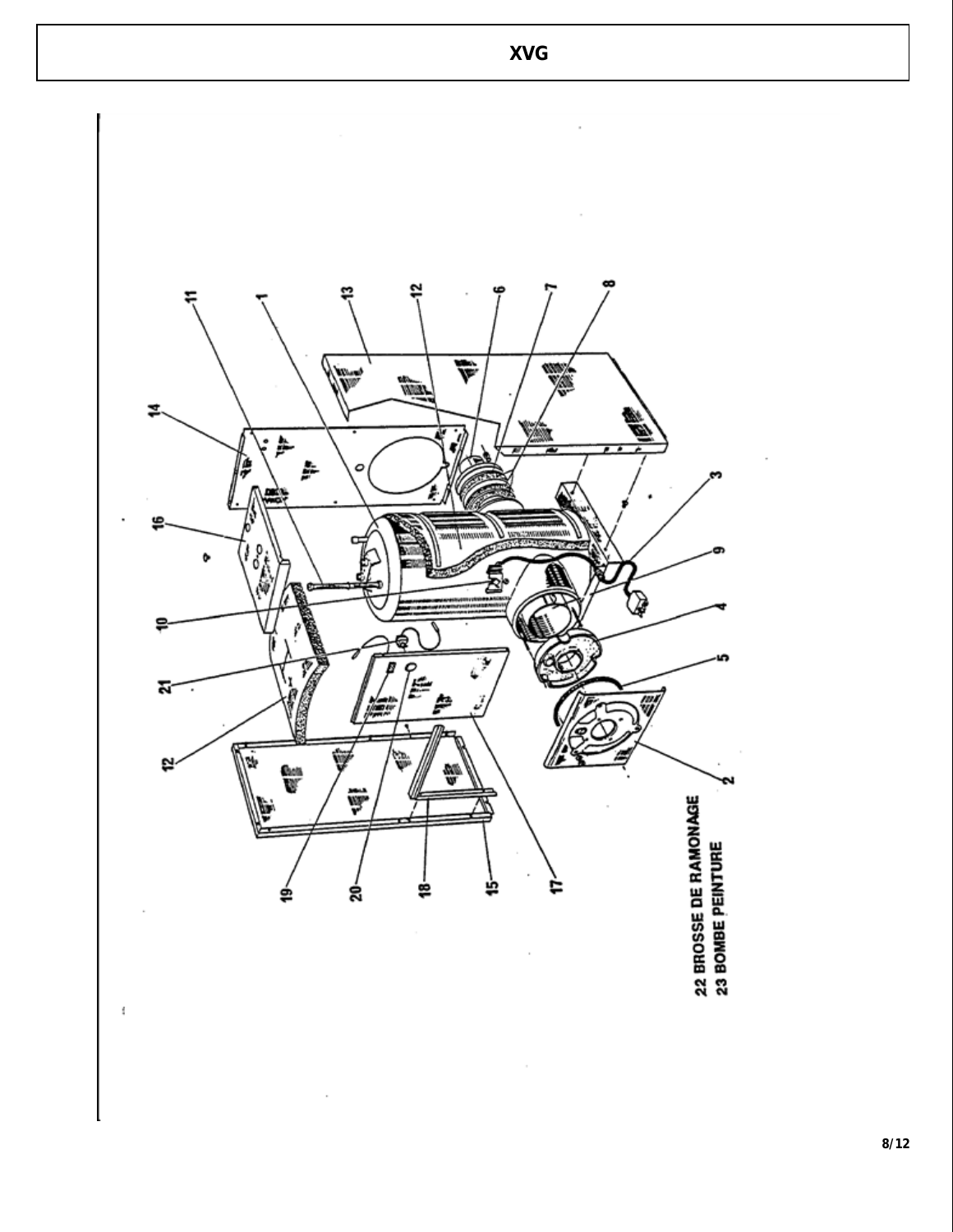| Repère         | Référence | Désignation                                                | Quantité |
|----------------|-----------|------------------------------------------------------------|----------|
|                | S17001297 | <b>CORPS DE CHAUDIERE GS40/140</b>                         | 1,0000   |
| $\mathbf{1}$   | S80960014 | CORPS XVG 140 (SEPT.94)                                    | 1,0000   |
| 2              | S80947656 | PORTE AVANT SANS ISOLANT GS40                              | 1,0000   |
| 3              | S17077183 | <b>TORON BRULEUR SERIE 1-IE</b>                            | 1,0000   |
| 3              | S17077184 | <b>CABLE BRULEUR 6 PLOTS</b>                               | 1,0000   |
| $\overline{4}$ | S80944237 | <b>ISOLATION PORTE AVANT VG</b>                            | 1,0000   |
| 5              | S80943811 | TRESSE CERAMIQUE DE 20 (LE M)                              | 1,0000   |
| 6              | S80923320 | PORTE ARRIERE SANS JOINT GS40                              | 1,0000   |
| 8              | S80944236 | ****** "NOUS CONSULTER" ****** JOINTS PORTE AR.P/GS40 (X3) | 1,0000   |
| 9              | S12613715 | <b>TUBE FOYER INOX VG40</b>                                | 1,0000   |
| 10             | S17007015 | THERMOSTAT SECURITE A CONTACT                              | 1,0000   |
| 11             | S80947015 | ANODE + JOINT P/GS30.40 (avec raccord femelle)             | 1,0000   |
| 12             | S17072197 | ENS.CALORIF.+ SANGL.P/GS30.40                              | 1,0000   |
| 12             | S80960027 | ****** "NOUS CONSULTER" ****** ENS.CALORIFUGE XVG/ID.220   | 1,0000   |
| 22             | S17000816 | <b>BROSSE DE RAMONAGE</b>                                  | 1,0000   |
| 22             | S17004712 | MANCHE ECOUVILLON L=500                                    | 1,0000   |
| 22             | S80944191 | <b>TIGE ECOUVILLON</b>                                     | 1,0000   |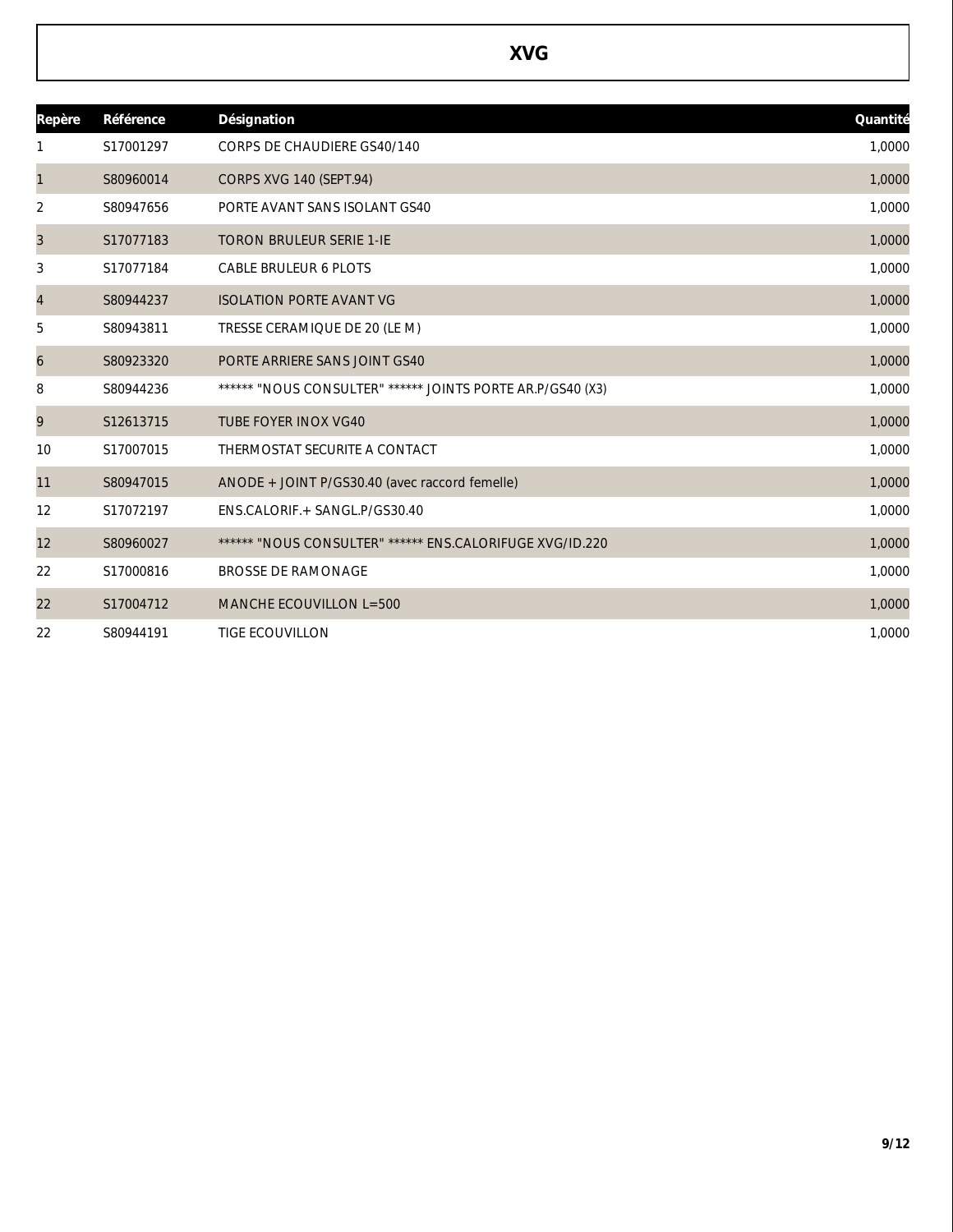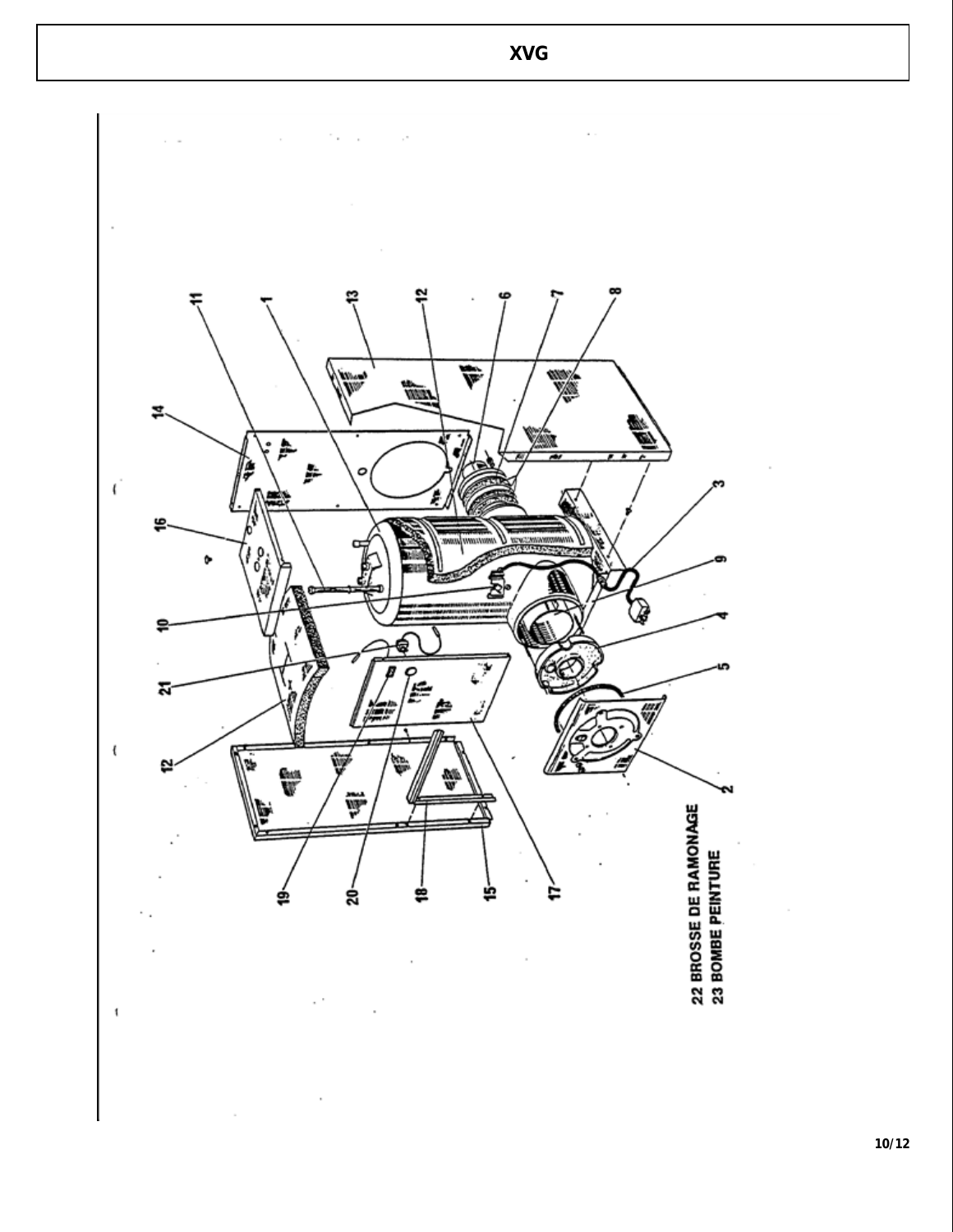| Repère | Référence | Désignation                                                    | Quantité |
|--------|-----------|----------------------------------------------------------------|----------|
| 13     | S17924928 | COTE DROIT CH.XVG (ROUGE)                                      | 1,0000   |
| 14     | S17924894 | TOLE ARRIERE P/GS30.40                                         | 1,0000   |
| 15     | S17924929 | COTE G.XVG (ROUGE)                                             | 1,0000   |
| 16     | S17924905 | DESSUS XVG ROUGE (AV.SEPT.94)                                  | 1,0000   |
| 17     | S17924865 | FACADE CH.XVG (NOIR)                                           | 1,0000   |
| 18     | S17924916 | <b>GARNITURE DE FACADE P/GS40</b>                              | 1,0000   |
| 19     | S17007061 | THERMOMETRE RECT.20°A120°                                      | 1,0000   |
| 20     | S17072182 | KIT MANETTE THERMOSTAT RAK                                     | 1,0000   |
| 20     | S17072301 | MANETTE DE THERMOSTAT                                          | 1,0000   |
| 21     | S17007004 | THERMOSTAT TXA 4C 018-30/90° (anc.lib: TUA 4C 117 le 16/04/02) | 1,0000   |
| 21     | S17007033 | THERMOST.RAK 51-5 2956 30/90                                   | 1,0000   |
| 23     | S17000625 | PEINTURE AEROS ROUGE (BOMBE)                                   | 1,0000   |